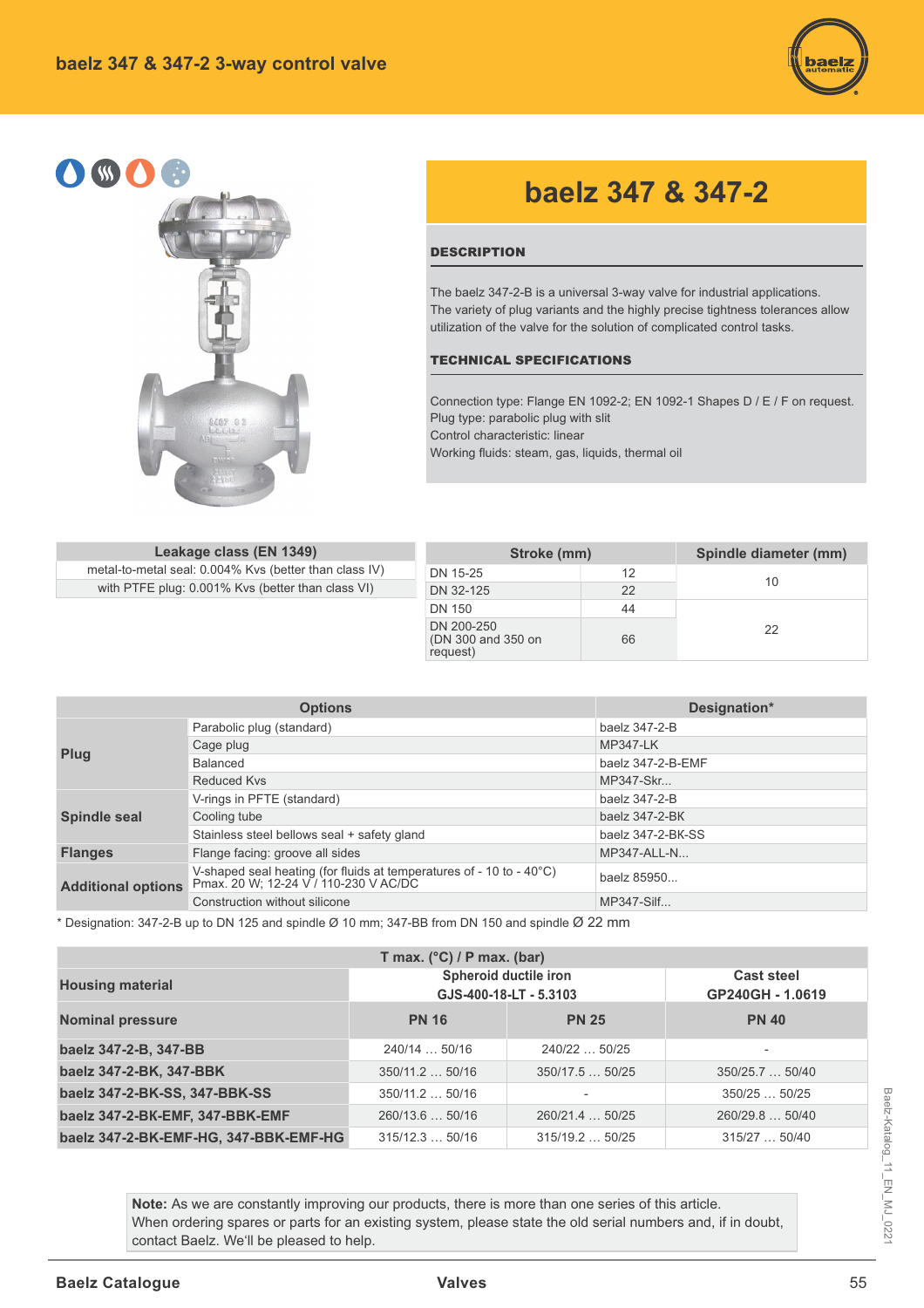

| Kys value $(m^3/h)$       |                |     |     |      |      |    |    |        |           |         |     |                          |                          |      |
|---------------------------|----------------|-----|-----|------|------|----|----|--------|-----------|---------|-----|--------------------------|--------------------------|------|
| <b>DN</b>                 | 15             | 20  | 25  | 32   | 40   | 50 | 65 | 80     | 100       | 125     | 150 | 200                      | 250                      | 300  |
| <b>Standard (B/BB/BK)</b> | 5.9            | 7.8 | 9.6 | 16   | 25   | 36 | 63 | 105    | 130       | 200     | 360 | 580                      | 960                      | 1340 |
| <b>Balanced (EMF)</b>     |                |     |     |      | 25   | 36 | 63 | 105/75 | 130 / 105 | 200/150 | 360 | 580                      | 960                      | 1340 |
|                           | 2.5            | 4   | 6.3 | 12,5 | 20   | 32 | 50 | 80     | 100       | 130     | 250 | 320                      | 580                      | 960  |
| Cage plug (LK)            | 2              | 3.2 | 5   | 10   | 16   | 25 | 40 | 63     | 80        | 100     |     |                          |                          |      |
|                           | 6.،            | 2.5 | 4   | 6,3  | 10   | 16 | 25 | 40     | 63        |         |     |                          |                          |      |
| <b>Reduced (Skr)</b>      | $\overline{2}$ | 2.5 | 5   | 8    | 12.5 | 20 | 32 | 50     | 80        | 130     |     | $\overline{\phantom{0}}$ |                          |      |
|                           |                | 1.6 | 3.2 | 4    | 6.3  | 10 | 16 | 25     | 40        | 63      |     |                          | $\overline{\phantom{a}}$ |      |

Kvs values given in this form: XX/YY, denote Kvs values for the straight way (XX) and the angle way (YY)

|                        |                      | Utilization conditions for plugs in baelz 347 & 347-2 valves |                         |                      |
|------------------------|----------------------|--------------------------------------------------------------|-------------------------|----------------------|
| <b>Valve function</b>  | <b>Actuator type</b> | Pressure difference at the<br>plug (bar)                     | <b>Nominal diameter</b> | <b>Plug type</b>     |
|                        |                      | ≤0.6                                                         | DN 15 - 350             | without restrictions |
|                        | Electric actuator    | >0.6                                                         | DN 15 - 32              | without restrictions |
|                        |                      | >0.6                                                         | DN 40 - 350             | Balanced (EMF)*      |
| <b>Flow separation</b> |                      | ≤0.6                                                         | DN 15 - 350             | without restrictions |
|                        | Pneumatic actuator   | >0.6                                                         | DN 15 - 32              | on request           |
|                        |                      | >0.6                                                         | DN 40 - 350             | Balanced (EMF)       |
| <b>Flow mix</b>        |                      |                                                              | without restrictions    |                      |

\* Baelz will be pleased to inform you about possible applications with other plug variants

|                                            |              |                          | Approximate weights of the baelz 347 & 347-2 valves without actuator (kg) |                |                          |                          |                          |                          |      |                          |                          |                          |                          |                          |               |               |
|--------------------------------------------|--------------|--------------------------|---------------------------------------------------------------------------|----------------|--------------------------|--------------------------|--------------------------|--------------------------|------|--------------------------|--------------------------|--------------------------|--------------------------|--------------------------|---------------|---------------|
| <b>DN</b>                                  |              | 15                       | 20                                                                        | 25             | 32                       | 40                       | 50                       | 65                       | 80   | 100                      | 125                      | 150                      | 200                      | 250                      | 300           | 350           |
| $347 - 2 - B/$                             | <b>PN 16</b> |                          |                                                                           |                |                          |                          |                          | 24                       |      | 39                       | 57                       |                          |                          | 240                      |               |               |
| 347-BB<br><b>Spheroid</b><br>ductile iron  | <b>PN 25</b> | 5.5                      | 6.1                                                                       | 6.6            | 9.6                      | 11.8                     | 15.6                     | $\overline{\phantom{0}}$ | 28.7 | $\overline{\phantom{a}}$ | $\overline{\phantom{a}}$ | 90                       | 200                      | $\overline{\phantom{a}}$ | on<br>request | on<br>request |
| 347-BB<br><b>Cast steel</b>                | <b>PN 40</b> |                          |                                                                           |                |                          |                          |                          |                          |      |                          | $\overline{\phantom{a}}$ | 108                      | 250                      | 338                      |               |               |
| 347-2-BK/                                  | <b>PN 16</b> |                          |                                                                           |                |                          |                          |                          | $\overline{\phantom{0}}$ |      | $\overline{\phantom{0}}$ | -                        |                          |                          | 300                      |               |               |
| 347-BBK<br><b>Spheroid</b><br>ductile iron | <b>PN 25</b> | 6.5                      | 7.1                                                                       | 7.6            | 10.6                     | 12.8                     | 16.6                     | 25                       | 29.7 | 40                       | 58                       | 96                       | 250                      | $\overline{\phantom{0}}$ | on<br>request | on<br>request |
| 347-2-BK/                                  | <b>PN 25</b> | $\overline{\phantom{0}}$ | $\overline{\phantom{a}}$                                                  | $\overline{a}$ | $\overline{\phantom{0}}$ | $\overline{\phantom{0}}$ | $\overline{\phantom{0}}$ | $\equiv$                 |      |                          | <b>1</b>                 | $\overline{\phantom{a}}$ | $\overline{\phantom{a}}$ | 335                      |               |               |
| 347-BBK<br><b>Cast steel</b>               | <b>PN 40</b> | $\overline{7}$           | 7.6                                                                       | 8.1            | 11.6                     | 14.3                     | 18.6                     | 28                       | 33.7 | 45                       | 65                       | 114                      | 265                      | 353                      |               |               |
| 347-2-BK/                                  | <b>PN 16</b> | 6.8                      | 7.4                                                                       | 7.9            | 10.9                     | 13.1                     | 16.9                     | 25.3                     | 30   | 40.3                     | 58.3                     | 96.7                     | 250                      | 300                      |               |               |
| <b>347-BBK-SS</b>                          | <b>PN 40</b> | 7.3                      | 7.9                                                                       | 8.4            | 11.9                     | 14.6                     | 18.9                     | 28.3                     | 34   | 45.3                     | 65.3                     | 115                      | 266                      | $\overline{\phantom{0}}$ |               |               |



Dimensions of the baelz 373-E65 actuator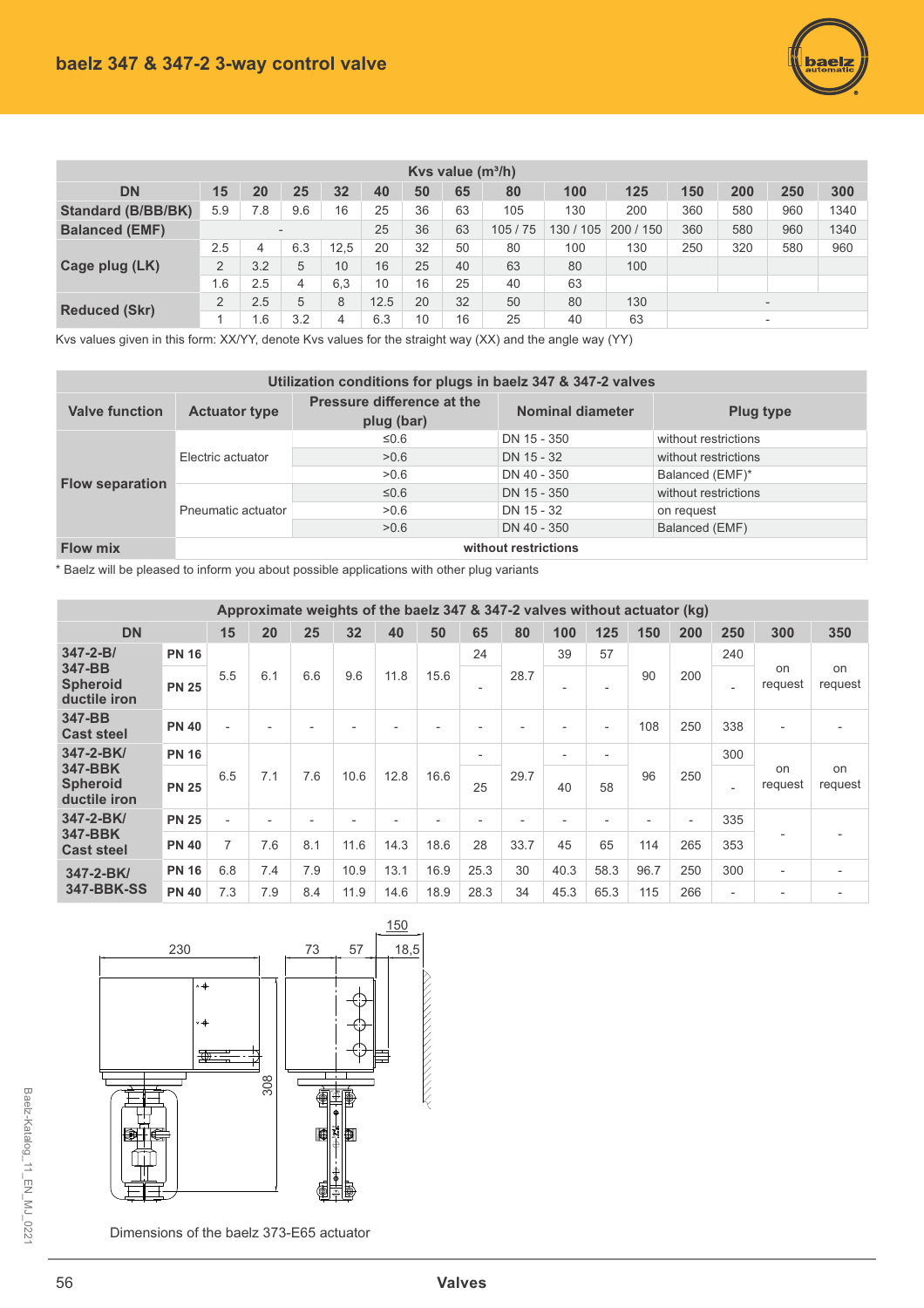

|           |           |                | baelz 347 & 347-2 dimensions (mm) |                   |
|-----------|-----------|----------------|-----------------------------------|-------------------|
|           |           |                |                                   | h2                |
| <b>DN</b> | <b>BL</b> | h <sub>1</sub> | $347 - 2 - B$                     | 347-2-BK,         |
|           |           |                | 347-2-B-EMF                       | 347-2-BK-SS       |
| 15        | 130       | 75             | 110 (was 105)*                    | 236 (was 231)*    |
| 20        | 150       | 75             | 110 (was 105)*                    | 236 (was 231)*    |
| 25        | 160       | 85             | 110 (was 105)*                    | 236 (was 231)*    |
| 32        | 180       | 100            | 104                               | 283 (was 283)*    |
| 40        | 200       | 105            | 114                               | 283 (was 281)*    |
| 50        | 230       | 115            | 124                               | 293 (was 277)*    |
| 65        | 290       | 125            | 144                               | 313 (was 269)*    |
| 80        | 310       | 130            | 154                               | 323 (was 269)*    |
| 100       | 350       | 150            | 169                               | 338 (was 262)*    |
| 125       | 400       | 200            | 189                               | 358 (was 252)*    |
| <b>DN</b> | BL        | h1             | 347-2-BB,                         | 347-BBK,          |
|           |           |                | 347-BB-EMF                        | <b>347-BBK-SS</b> |
| 150       | 480       | 240            | 244 (324)                         | 234               |
| 200       | 600       | 381            | 268 (348)                         | 258               |
| 250       | 730       | 427            | 317 (397)                         | 307               |
| 300       | 850       | 288            | 361 (441)                         | 351               |

| Dimensions of the baelz actuators (mm) |               |                 |              |                                          |               |      |               |     |  |  |  |  |  |  |
|----------------------------------------|---------------|-----------------|--------------|------------------------------------------|---------------|------|---------------|-----|--|--|--|--|--|--|
| <b>Designation</b>                     |               |                 | $\mathbf{x}$ | Ød                                       |               |      |               | ØD  |  |  |  |  |  |  |
| <b>E07</b>                             |               | 320             | 145          | 129                                      |               |      |               |     |  |  |  |  |  |  |
| E45                                    |               | 560             | 150          | 175                                      |               |      |               |     |  |  |  |  |  |  |
| E65                                    |               |                 |              | see dimensional drawing on previous page |               |      |               |     |  |  |  |  |  |  |
| <b>P11</b>                             | 244           |                 |              |                                          |               |      |               |     |  |  |  |  |  |  |
| P <sub>21</sub>                        | 268           |                 |              |                                          |               |      |               |     |  |  |  |  |  |  |
| <b>P21-V6</b>                          |               |                 |              | 304                                      |               | 242  |               |     |  |  |  |  |  |  |
| <b>P22</b>                             |               |                 |              |                                          | 322           |      | 242           |     |  |  |  |  |  |  |
|                                        | 347-BB/       | 347-BBK/        |              |                                          | 347-BB/       |      | 347-BBK/      |     |  |  |  |  |  |  |
|                                        | <b>BB-EMF</b> | <b>BBK-SS</b>   |              |                                          | <b>BB-EMF</b> |      | <b>BBK-SS</b> |     |  |  |  |  |  |  |
| E45                                    | 577           | 1057            | 150          | 175                                      |               |      |               |     |  |  |  |  |  |  |
| E66                                    | 614           | 1094            | 200          | 188 (258*)                               |               |      |               |     |  |  |  |  |  |  |
| P31                                    |               |                 |              |                                          | 509           |      | 989           | 384 |  |  |  |  |  |  |
| <b>P32</b>                             |               |                 |              |                                          | 525           |      | 1005          | 384 |  |  |  |  |  |  |
| P41                                    |               |                 |              |                                          | 562           | 1042 | 506           |     |  |  |  |  |  |  |
| P41-V6                                 |               |                 |              |                                          | 687           |      | 1167          | 506 |  |  |  |  |  |  |
| المتوجب والمتحاول والمناوي والتناقب    |               | $L = -L = 272E$ |              |                                          |               |      |               |     |  |  |  |  |  |  |

Electric actuators: baelz 373-E<br>Pneumatic actuators: baelz 373-P Pneumatic actuators:

\* Dimension h2 for previous baelz 347 version











baelz 347-2-B DN15-125 baelz 347-2-B-EM DN50-125 baelz 347-2-BK DN15-125 baelz 347-2-BK-SS DN15-125

baelz 347-BB DN150-300 baelz 347-BB-EM DN150-300

baelz 347-BBK DN150-300 baelz 347-BBK-SS DN150-300

 $EM$ <sub>MJ</sub> $_0$ 221 EN\_MJ\_022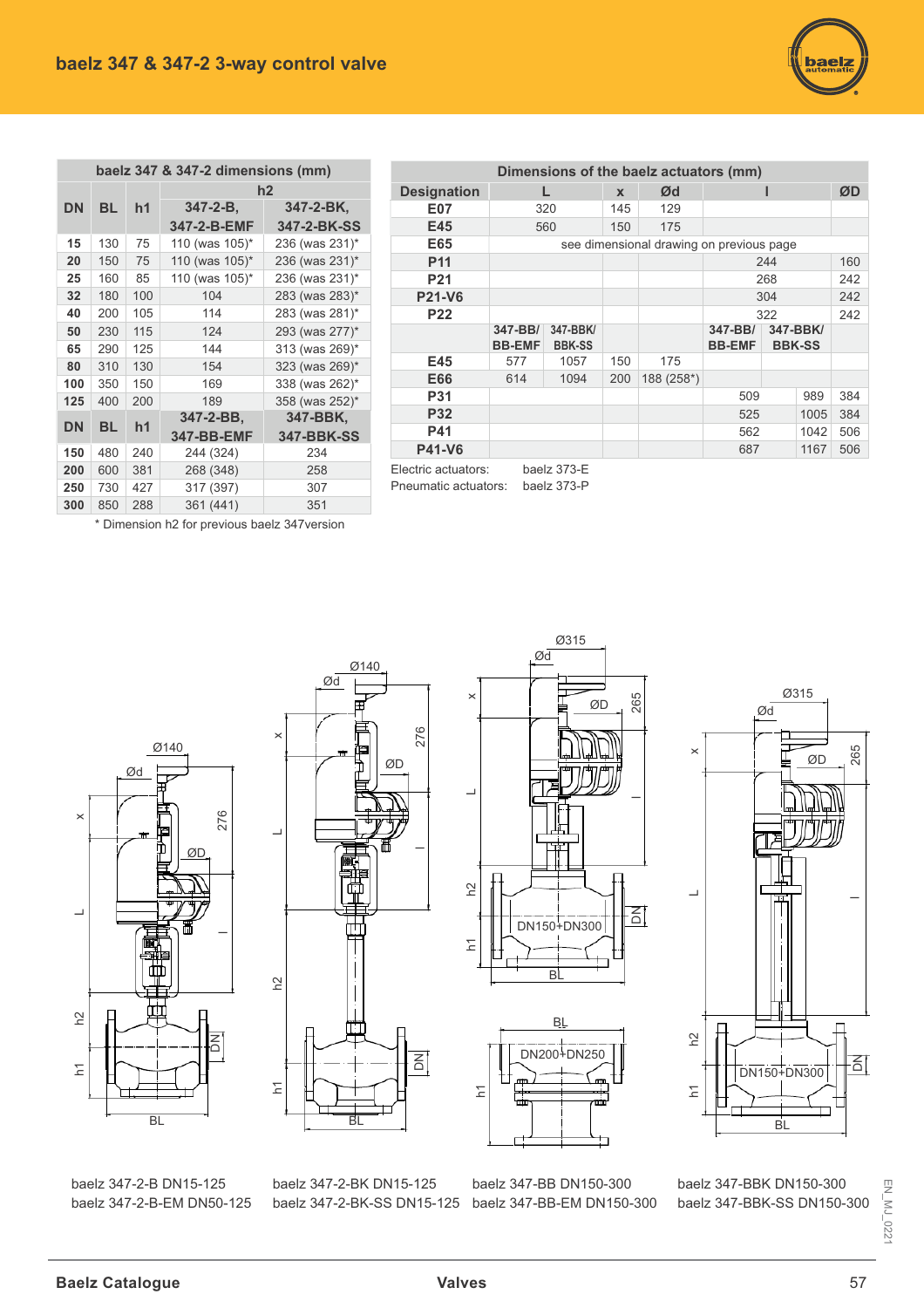Maximum differential pressure ΔPmax (bar) at which the actuator closes the valve completely The differential pressures specified here are limited by the nominal pressure of the housings, if this is lower. Electric actuators. 3-way valves as mixing valves baelz 347-2-B/347-BB, 347-2-BK/347-BBK, 347-2-BK-SS/347-BBK-SS. Plug closes against the flow.

|      | <b>Actuator</b> | <b>Power</b> |    | DN (mm) / maximum differential pressure ΔPmax (bar) |    |    |     |     |     |     |     |     |      |      |     |     |
|------|-----------------|--------------|----|-----------------------------------------------------|----|----|-----|-----|-----|-----|-----|-----|------|------|-----|-----|
|      | baelz 373-      | (N)          | 15 | 20                                                  | 25 | 32 | 40  | 50  | 65  | 80  | 100 | 125 | 150  | 200  | 250 | 300 |
| E07- | OSX-            | 700          | 14 | 14                                                  | 10 | 5  | 2.5 | 1.2 | 0.3 |     |     |     |      |      |     |     |
| E07- | $20 -$          | 2000         | 40 | 40                                                  | 32 | 20 | 12  | 8   | 4.8 | 3   | 2   | 1.2 |      |      |     |     |
| E65- | $11 -$          | 1100         | 25 | 25                                                  | 21 | 11 | 6.3 | 3.5 | 1.7 | 0.9 | 0.3 |     |      |      |     |     |
| E65- | $20 -$          | 2000         | 40 | 40                                                  | 32 | 20 | 12  | 8   | 4.8 | 3   | 2   | 1.2 |      |      |     |     |
| E45- | $40 -$          | 4000         | 40 | 40                                                  | 40 | 40 | 25  | 16  | 10  | 6.9 | 4.4 | 2.8 | 1.7  |      |     |     |
| E66- | $80 -$          | 8000         |    |                                                     |    |    |     |     |     |     |     |     | 3.1  | 1.6  | 0.9 |     |
| E66- | $150 -$         | 15000        |    |                                                     |    |    |     |     |     |     |     |     | 7.1  | 3.8  | 2.3 | 1.5 |
| E88- | $100 -$         | 10000        |    |                                                     |    |    |     |     | 28  | 18  | 11  | 7.4 | 5    | 2.7  | 1.7 | 1.1 |
| E88- | $100 -$         | 13000        |    |                                                     |    |    |     |     | 37  | 24  | 15  | 9.8 | 6.7  | 3.7  | 2.3 | 1.5 |
| E88- | $100 -$         | 16000        |    |                                                     |    |    |     |     | 40  | 30  | 19  | 12  | 8.4  | 4.6  | 2.9 | 2   |
| E88- | $300 -$         | 30000        |    |                                                     |    |    |     |     |     |     |     |     | 15.3 | 9    | 5.8 | 3.9 |
| E88- | $300 -$         | 35000        |    |                                                     |    |    |     |     |     |     |     |     | 18.9 | 10.5 | 6.7 | 4.6 |
| E88- | $300 -$         | 40000        |    |                                                     |    |    |     |     |     |     |     |     | 21.7 | 12.1 | 7.7 | 5.3 |

Electric actuators. 3-way valves as diverting valves baelz 347-2-B/347-BB, 347-2-BK/347-BBK, 347-2-BK-SS/347-BBK-SS. **Plug closes in direction of flow.** 

|      | <b>Actuator</b> | <b>Power</b> |     |     |     |     |     |     |     |     | DN (mm) / maximum differential pressure ΔPmax (bar) |     |     |     |     |     |
|------|-----------------|--------------|-----|-----|-----|-----|-----|-----|-----|-----|-----------------------------------------------------|-----|-----|-----|-----|-----|
|      | baelz 373-      | (N)          | 15  | 20  | 25  | 32  | 40  | 50  | 65  | 80  | 100                                                 | 125 | 150 | 200 | 250 | 300 |
| E07- | OSX-            | 700          | 0,6 | 0,6 | 0,6 | 0,6 | 0,6 | 0,6 |     |     |                                                     |     |     |     |     |     |
| E07- | $20 -$          | 2000         | 0.6 | 0.6 | 0.6 | 0.6 | 0.6 | 0.6 | 0.6 | 0.6 | 0.6                                                 | 0.6 |     |     |     |     |
| E65- | $11 -$          | 1100         | 0.6 | 0.6 | 0.6 | 0.6 | 0.6 | 0.6 | 0.6 | 0.6 | 0.6                                                 | 0.5 |     |     |     |     |
| E65- | $20 -$          | 2000         | 0.6 | 0.6 | 0.6 | 0.6 | 0.6 | 0.6 | 0.6 | 0.6 | 0.6                                                 | 0.6 |     |     |     |     |
| E45- | $40 -$          | 4000         | 0.6 | 0.6 | 0.6 | 0.6 | 0.6 | 0.6 | 0.6 | 0.6 | 0.6                                                 | 0.6 |     |     |     |     |
| E66- | $150 -$         | 15000        |     |     |     |     |     |     |     |     |                                                     |     | 1   | 0.6 | 0.6 | 0.6 |
| E88- | $100 -$         | 10000        |     |     |     |     |     |     |     |     |                                                     |     | 1   | 0.6 | 0.6 | 0.6 |
| E88- | $300 -$         | 30000        |     |     |     |     |     |     |     |     |                                                     |     | 1   | 0.6 | 0.6 | 0.6 |

Electric actuators. Balanced 3-way valves as mixing valves and diverting valves for liquids and steam **baelz 347-2-B-EMF, 347-BB-EMF.**

|      | <b>Actuator</b> | <b>Power</b> |    | DN (mm) / maximum differential pressure $\Delta P$ max (bar)<br>20<br>25<br>32<br>40<br>50<br>250<br>65<br>80<br>100<br>125<br>200<br><b>300</b><br>150<br>12.5<br>7.5<br>3.2<br>0.4<br>40<br>29.2<br>12.1<br>40<br>21.4<br>4.2<br>20.3<br>14<br>7.8<br>3.9 |  |  |    |    |      |      |      |      |      |      |      |      |
|------|-----------------|--------------|----|-------------------------------------------------------------------------------------------------------------------------------------------------------------------------------------------------------------------------------------------------------------|--|--|----|----|------|------|------|------|------|------|------|------|
|      | baelz 373-      | (N)          | 15 |                                                                                                                                                                                                                                                             |  |  |    |    |      |      |      |      |      |      |      |      |
| E07- | OSX-            | 700          |    |                                                                                                                                                                                                                                                             |  |  |    |    |      |      |      |      |      |      |      |      |
| E07- | $20 -$          | 2000         |    |                                                                                                                                                                                                                                                             |  |  |    |    |      |      |      |      |      |      |      |      |
| E65- | $11 -$          | 1100         |    |                                                                                                                                                                                                                                                             |  |  |    |    |      |      |      |      |      |      |      |      |
| E65- | $20 -$          | 2000         |    |                                                                                                                                                                                                                                                             |  |  | 40 | 40 | 29.2 | 21.4 | 12.1 | 4.2  |      |      |      |      |
| E45- | $40 -$          | 4000         |    |                                                                                                                                                                                                                                                             |  |  | 40 | 40 | 40   | 40   | 40   | 26.7 | 6.5  |      |      |      |
| E66- | $80 -$          | 8000         |    |                                                                                                                                                                                                                                                             |  |  |    |    |      |      |      |      | 19.7 | 13.2 | 8.7  | 5.7  |
| E66- | $150 -$         | 15000        |    |                                                                                                                                                                                                                                                             |  |  |    |    |      |      |      |      | 40   | 35.2 | 26.2 | 20.3 |
| E63- | 440-            | 4448         |    |                                                                                                                                                                                                                                                             |  |  |    |    |      |      |      |      | 8.2  |      |      |      |
| E88- | $100 -$         | 10000        |    |                                                                                                                                                                                                                                                             |  |  |    |    |      |      |      |      | 29   | 21.5 | 14.6 | 10.6 |
| E88- | $100 -$         | 13000        |    |                                                                                                                                                                                                                                                             |  |  |    |    |      |      |      |      | 40   | 31.1 | 21.6 | 16.4 |
| E88- | $100 -$         | 16000        |    |                                                                                                                                                                                                                                                             |  |  |    |    |      |      |      |      | 40   | 40   | 28.6 | 22.3 |
| E88- | $300 -$         | 30000        |    |                                                                                                                                                                                                                                                             |  |  |    |    |      |      |      |      | 40   | 40   | 40   | 40   |
| E88- | $300 -$         | 35000        |    |                                                                                                                                                                                                                                                             |  |  |    |    |      |      |      |      | 40   | 40   | 40   | 40   |
| E88- | $300 -$         | 40000        |    |                                                                                                                                                                                                                                                             |  |  |    |    |      |      |      |      | 40   | 40   | 40   | 40   |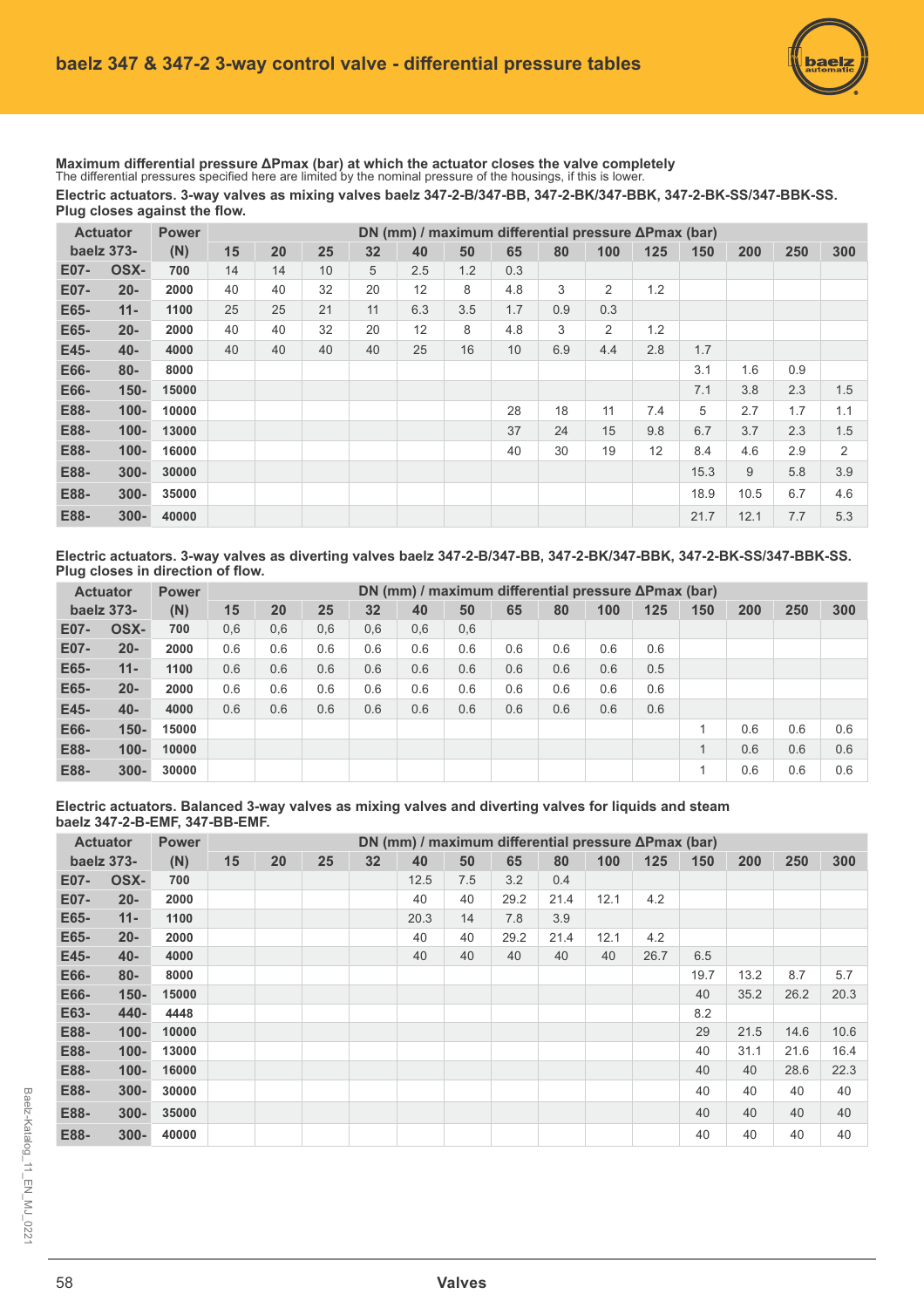Pneumatic actuators. 3-way valves as mixing valves baelz 347-2-B/347-BB, 347-2-BK/347-BBK, 347-2-BK-SS/347-BBK-SS. Plug closes against the flow. Maximum differential pressure ΔPmax (bar) at which the actuator closes the valve completely The differential pressures specified here are limited by the nominal pressure of the housings, if this is lower.

| <b>Actuator</b>   | <b>Power</b>   | reg. feed |                   |      |      |      | DN (mm) / maximum differential pressure ΔPmax (bar) |      |     |     |                |     |     |     |                |     |     |
|-------------------|----------------|-----------|-------------------|------|------|------|-----------------------------------------------------|------|-----|-----|----------------|-----|-----|-----|----------------|-----|-----|
| baelz 373-        |                | (N)       | pressure<br>(bar) | 15   | 20   | 25   | 32                                                  | 40   | 50  | 65  | 80             | 100 | 125 | 150 | 200            | 250 | 300 |
| P <sub>11</sub> - | $\mathbf 1$    | 950       | 6.0               | 18.6 | 18.6 | 13.9 | 5.6                                                 | 3.4  | 1.9 | 0.9 | 0.4            |     |     |     |                |     |     |
| P <sub>21</sub>   | 3              | 1020      | $1.2$             | 7    | 7    | 4.5  | 2.8                                                 | 1.7  | 1.1 | 0.7 | 0.4            | 0.3 | 0.2 |     |                |     |     |
| P <sub>21</sub>   | 6              | 2040      | 3.0               | 40   | 40   | 33   | 20                                                  | 13   | 8   | 5   | 3.3            | 2.1 | 1.3 |     |                |     |     |
| P <sub>21</sub>   | 12             | 3390      | 6.0               | 40   | 40   | 40   | 35                                                  | 22   | 14  | 8.5 | 5.6            | 3.6 | 2.3 |     |                |     |     |
| P <sub>21</sub>   | 18             | 4030      | 6.0               | 40   | 40   | 40   | 40                                                  | 27   | 17  | 10  | $\overline{7}$ | 4.3 | 2.7 |     |                |     |     |
| P <sub>21</sub>   | V <sub>6</sub> | 7590      | 6.0               | 40   | 40   | 29   | 18                                                  | 11.5 | 7   | 4.3 | 2.8            | 1.8 | 1.2 |     |                |     |     |
| P31-              | 3              | 2480      | $1.2$             |      |      |      |                                                     |      |     |     |                |     |     | 0.6 |                |     |     |
| P31-              | 6              | 4960      | 3.0               |      |      |      |                                                     |      |     |     |                |     |     | 2.3 |                |     |     |
| P31-              | 18             | 10560     | 6.0               |      |      |      |                                                     |      |     |     |                |     |     | 5   |                |     |     |
| P41-              | 3              | 3765      | 1.2               |      |      |      |                                                     |      |     |     |                |     |     | 2.4 |                | 0.6 | 0.4 |
| P41-              | 6              | 7530      | 3.0               |      |      |      |                                                     |      |     |     |                |     |     | 4.8 | $\overline{2}$ | 1.3 | 0.9 |
| P41-              | V <sub>6</sub> | 31920     | 6.0               |      |      |      |                                                     |      |     |     |                |     |     | 8.2 | 3.5            | 2.3 | 1.6 |

Pneumatic actuators. Balanced 3-way valves as mixing valves and diverting valves for liquids and steam **baelz 347-2-B-EMF, 347-BB-EMF.** 

| <b>Actuator</b><br>baelz 373- |                | <b>Power</b><br>(N) | req. feed<br>pressure<br>(bar) | DN (mm) / maximum differential pressure $\Delta P$ max (bar) |    |    |    |      |      |      |      |      |      |      |      |      |     |
|-------------------------------|----------------|---------------------|--------------------------------|--------------------------------------------------------------|----|----|----|------|------|------|------|------|------|------|------|------|-----|
|                               |                |                     |                                | 15                                                           | 20 | 25 | 32 | 40   | 50   | 65   | 80   | 100  | 125  | 150  | 200  | 250  | 300 |
| P <sub>11</sub> -             | $\mathbf 1$    | 950                 | 6.0                            |                                                              |    |    |    | 19.3 | 13.2 | 7.4  |      |      |      |      |      |      |     |
| P21-                          | 3              | 1020                | $1.2$                          |                                                              |    |    |    | 21   | 14.6 | 8.2  | 4.2  |      |      |      |      |      |     |
| P <sub>21</sub>               | 6              | 2040                | 3.0                            |                                                              |    |    |    | 40   | 40   | 30   | 22   | 12.7 | 4.6  |      |      |      |     |
| <b>P22-</b>                   | 3              | 1846                | 3.0                            |                                                              |    |    |    | 40   | 37.4 | 25.9 | 18.7 | 10   | 2.4  |      |      |      |     |
| P22-                          | 6              | 3692                | 6.0                            |                                                              |    |    |    | 40   | 40   | 40   | 40   | 35.8 | 23.3 |      |      |      |     |
| P31-                          | 3              | 2480                | 3.0                            |                                                              |    |    |    |      |      |      |      |      |      | 0.8  |      |      |     |
| P31-                          | 6              | 4960                | 3.0                            |                                                              |    |    |    |      |      |      |      |      |      | 10.1 |      |      |     |
| P31-                          | 18             | 10560               | 6.0                            |                                                              |    |    |    |      |      |      |      |      |      | 31.1 |      |      |     |
| P32-                          | 6              | 4402                | 3.0                            |                                                              |    |    |    |      |      |      |      |      |      |      | 4.3  | 1.5  |     |
| P32-                          | 18             | 8115                | 6.0                            |                                                              |    |    |    |      |      |      |      |      |      |      | 15   | 10.1 | 6.9 |
| P41-                          | 3              | 3765                | 1.2                            |                                                              |    |    |    |      |      |      |      |      |      | 5.6  | 2.2  |      |     |
| P41-                          | 6              | 7530                | 3.0                            |                                                              |    |    |    |      |      |      |      |      |      | 19.8 | 13.2 | 8.8  | 5.8 |
| P41-                          | V <sub>6</sub> | 31920               | 6.0                            |                                                              |    |    |    |      |      |      |      |      |      | 40   | 40   | 40   | 40  |

Pneumatic actuators. 3-way valves as diverting valves baelz 347-2-B/347-BB, 347-2-BK/347-BBK, 347-2-BK-SS/347-BBK-SS. **Plug closes in direction of flow.** 

| <b>Actuator</b><br>baelz 373- | <b>Power</b><br>(N) | reg. feed         | DN (mm) / maximum differential pressure $\Delta P$ max (bar)                                                                                                                                                          |    |    |    |    |    |    |    |                  |     |     |            |     |
|-------------------------------|---------------------|-------------------|-----------------------------------------------------------------------------------------------------------------------------------------------------------------------------------------------------------------------|----|----|----|----|----|----|----|------------------|-----|-----|------------|-----|
|                               |                     | pressure<br>(bar) | 15                                                                                                                                                                                                                    | 20 | 25 | 32 | 40 | 50 | 65 | 80 | 100 <sub>1</sub> | 125 | 150 | <b>200</b> | 250 |
| all                           |                     | $1.2 - 6.0$       | Deploy all diverting valves only up to 0.6 bar differential pressure.<br>If a diverting valve with $> 0.6$ bar is required, valve with $> 0.6$ bar is required,<br>a damping device must be provided on the actuator. |    |    |    |    |    |    |    |                  |     |     |            |     |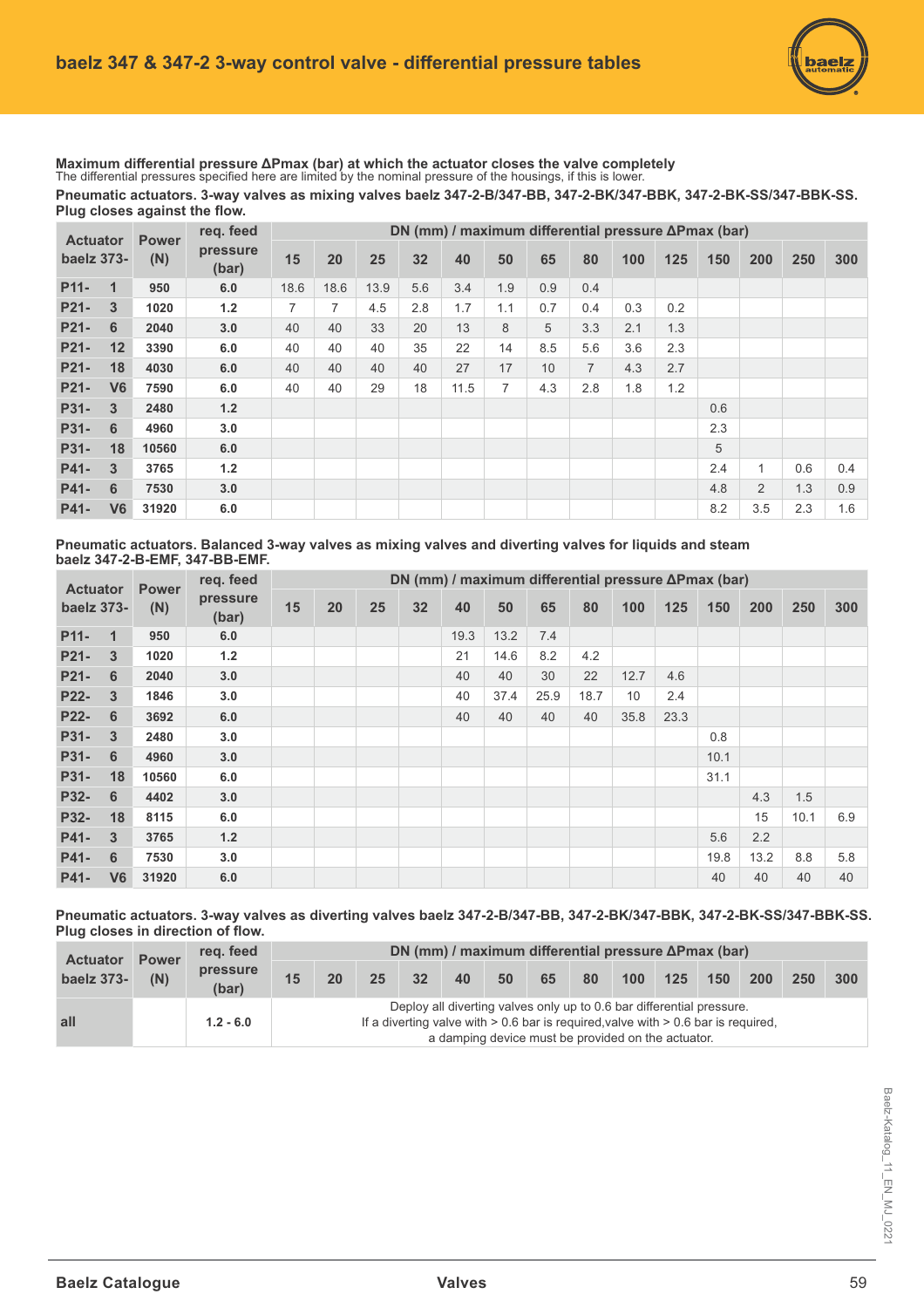

**Sectional drawings of the baelz plug 347 & 347-2** 



baelz 347-BB mixing slit plug